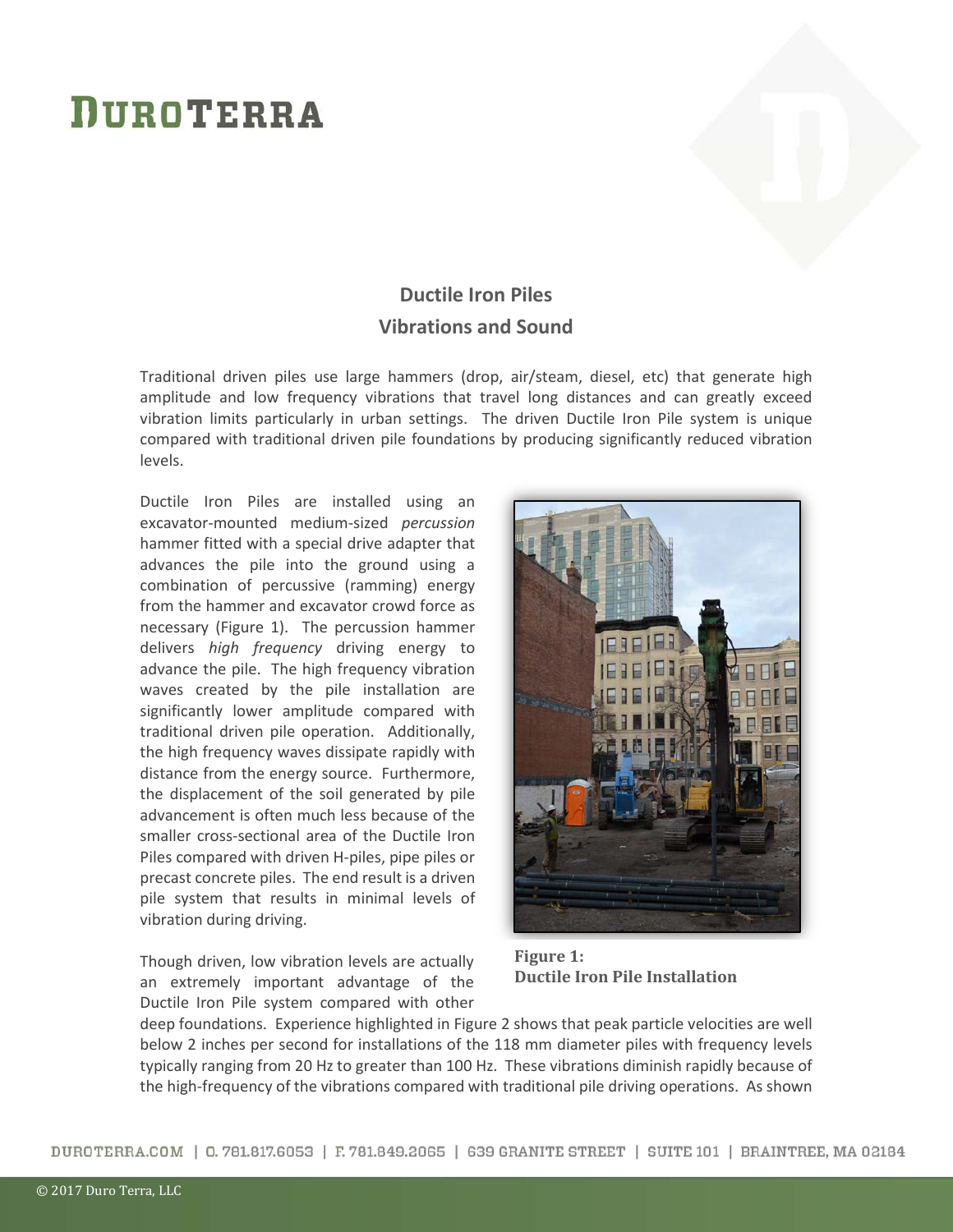## DUROTERRA

in Figure 2, 2 inches/second often represents a damage threshold criteria for high frequency vibrations (USBM, 1980). Measurements of vibration levels during installation of 118 mm diameter Ductile Iron Piles typically less than 1 in/sec at distances as close as 2 feet from the installation location. These low vibration levels further diminish rapidly with distance from the energy source and are typically less than 0.5 in/sec at distances of 5 feet from installation and less than 0.2 in/sec at distances of 10 feet based on field measurements, as shown in Figure 3.



**Figure 2: Typical Vibration Results versus Criteria**

Vibration levels associated with the larger 170 mm Ductile Iron Piles or friction piles with oversized conical caps (220 mm to 370 mm) increase as a result of the increased areas of penetration. At the tested sites, the maximum values at distances of 5 feet away from the source are in the range of 0.5 to 1.0 in/sec and still fall well below the 2 in/sec threshold for vibration damage as shown in Figure 3.

Ductile Iron Piles are ideally-suited for urban conditions where vibrations are a concern. The system has been used successfully for building additions and adjacent to sensitive structures. Installations as close as about 18 inches to existing buildings are possible. The restriction of 18 inches is primarily due to clearance requirements to get the hammer into the tight work space adjacent to existing construction. Building overhangs and other aspects need to also be

DUROTERRA.COM | 0.781.817.6053 | F.781.849.2065 | 639 GRANITE STREET | SUITE 101 | BRAINTREE, MA 02184